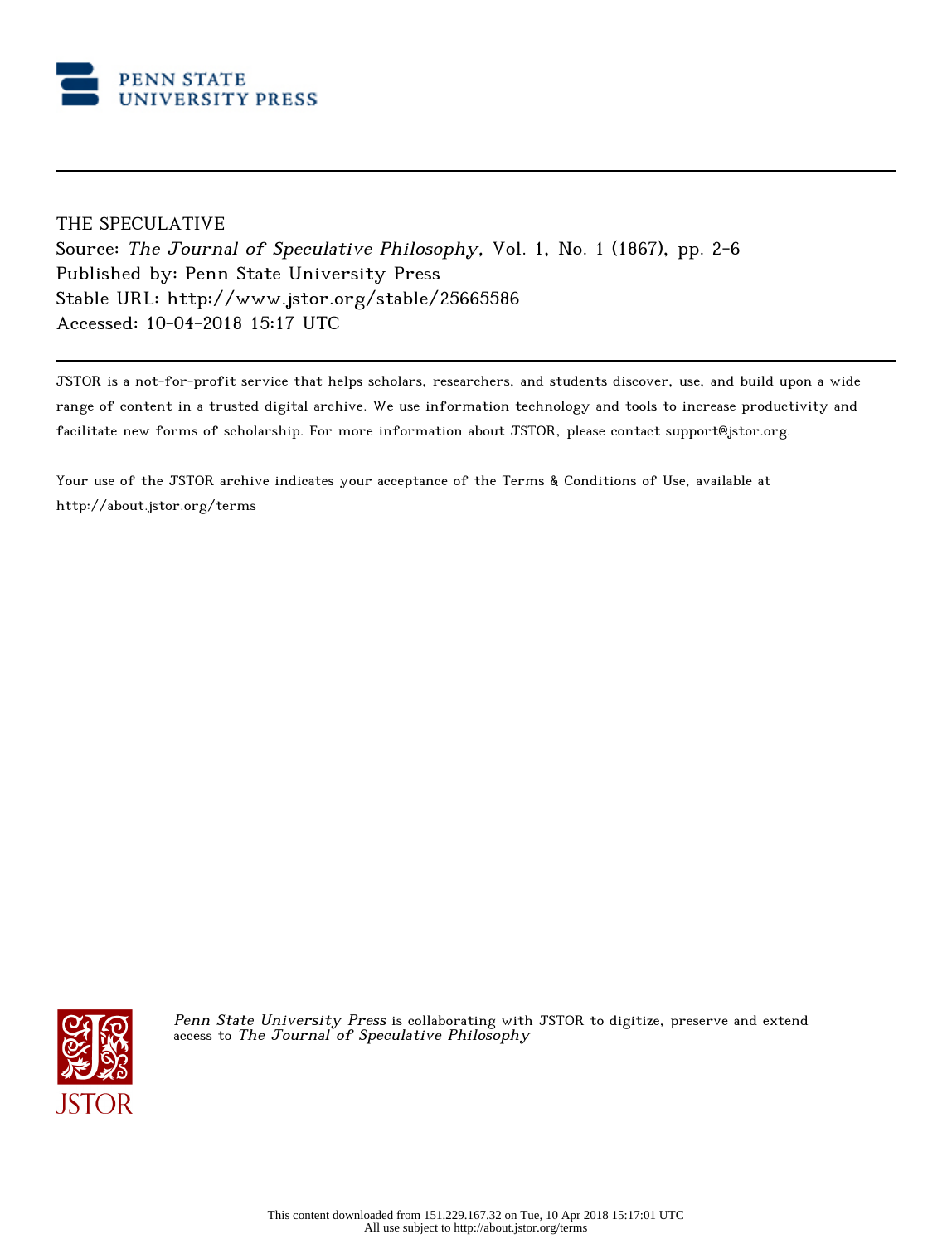### THE SPECULATIVE.

of the unit vehicles is unconsciously seeking, and, by some daring generalization of the universe, shall assuredly discover, a spiritual calculus, a Novum Organon, whereby nature shall<br>be divined in the soul, the soul in G one universal deific energy, present alike at the outskirts and centre of the universe, whose  $\alpha$  the universe, whose centre and circumference are one : omnieciant commissional states centre and circumference are one; omniscient, omitipotent, self-subsisting, uncontained, yet<br>containing all things in the unbroken synthesis of its being."—("CALCULUS," one of Alcott's<br>"Orphic Sanings.") "Orphic Sayings.'\*)

 At the end of the sixth book of Plato's Republic, after a characterization of the two grades of sensuous knowing and the nity, (De grade of the understanding, "which is dam specie obliged to set out from hypotheses, for the Though great diversity is found in re-<br>reason that it does not deal with principles spect to form and systematic exposition reason that it does not deal with principles spect to reason that it is expected. but only with results," we find the specu-<br>https://www.com/community/websiteslative grade of knowing characterized as<br>"that in which the soul, setting out from " that in which the soul, setting out from with respected to the soul of the soul of the soul of the soul of the soul of the soul of the soul of the soul of the soul of the soul of the soul of the soul of the soul of the s an hypothesis, proceeds to an unhypothet-<br>see nureciple and mokes its man without content of ioal principle, and makes its way without the aid of [sensuous] images, but solely through ideas themselves." The mathe matical procedure which begins by hy pothecating definitions, axioms, postulates, and the like, which it never examines nor attempts to deduce or prove, is the exam ple given by Plato of the method of the Un-<br>derstanding, while he makes the speculaderstanding, while he makes the specula-<br>him Peesen is the peelt brusheese buthen this same tive Reason "to posit hypotheses by the things, a Dialectic, not as fixed principles, but only as starting points, in order that, by remov ing them, it may arrive at the unhypothet ical—the principle of the universe."

 This most admirable description is fully endorsed by Aristotle, and firmly estab lished in a two-fold manner :

 1. In the Metaphysics (xi. 7) he shows ontologically, starting with motion as an hypothesis, that the self-moved is the first principle; and this he identifies with the speculative, and the being of God.

speculative, and the being of God,  $\frac{1}{2}$ . In the De Anima (iii. 5-8) he dis-<br>Ste tinguishes psychologically the "active intellect" as the highest form of knowing, as that which is its own object, (subject and object,) and hence as containing its own end and aim in itself-as being infin ite. He identifies this with the Specula tive result, which he found ontologically as the Absolute.

Spinoza in his Ethics (Prop. xl. Schol. ing. ii., and Prop, xliv., Cor. ii. of Part II.) has well described the Speculative, which

he names " Scientia intuitiva," as the thinking of things under the form of eter nity, (De natura rationis est res sub qua-<br>dam specie aternitatis percipere.)

dam specie aternitatis percipere.) Inough great diversity is found in respect to form and systematic exposition. among the great philosophers, yet there is the most complete .unanimity, not only with respect to the transcendency of the Speculative, but also with reference to the content of its knowing. If the reader of different systems of Philosophy has in himself achieved some degree of Specula tive culture, he will at every step be de lighted and confirmed at the agreement of what, to the ordinary reader, seem irrecon cilable statements.

Not only do speculative writers agree among themselves as to the nature of things, and the destiny of man and the world, but their results furnish us in the form of pure thought what the artist has wrought out in the form of beauty. Whether one tests architecture, sculpture, painting, music or poetry, it is all the same. Goethe has said :

> "As all Nature's thousand changes But one changeless God proclaim ; So in Art's wide kingdoms ranges One sole meaning, still the same: This is Truth, eternal Reason, Which from Beauty takes its dress, And serene, through time and season, Stands for aye in loveliness."

 While Art presents this content to the senses, Religion offers it to the conception in the form of a dogma to be held by faith ; the deepest Speculative truth is allegori cally typified in a historical form, so that it acts upon the mind partly through fan tasy and partly through the understand Thus Religion presents the same; content as Art and Philosophy, but stands between them, and forms a kind of middle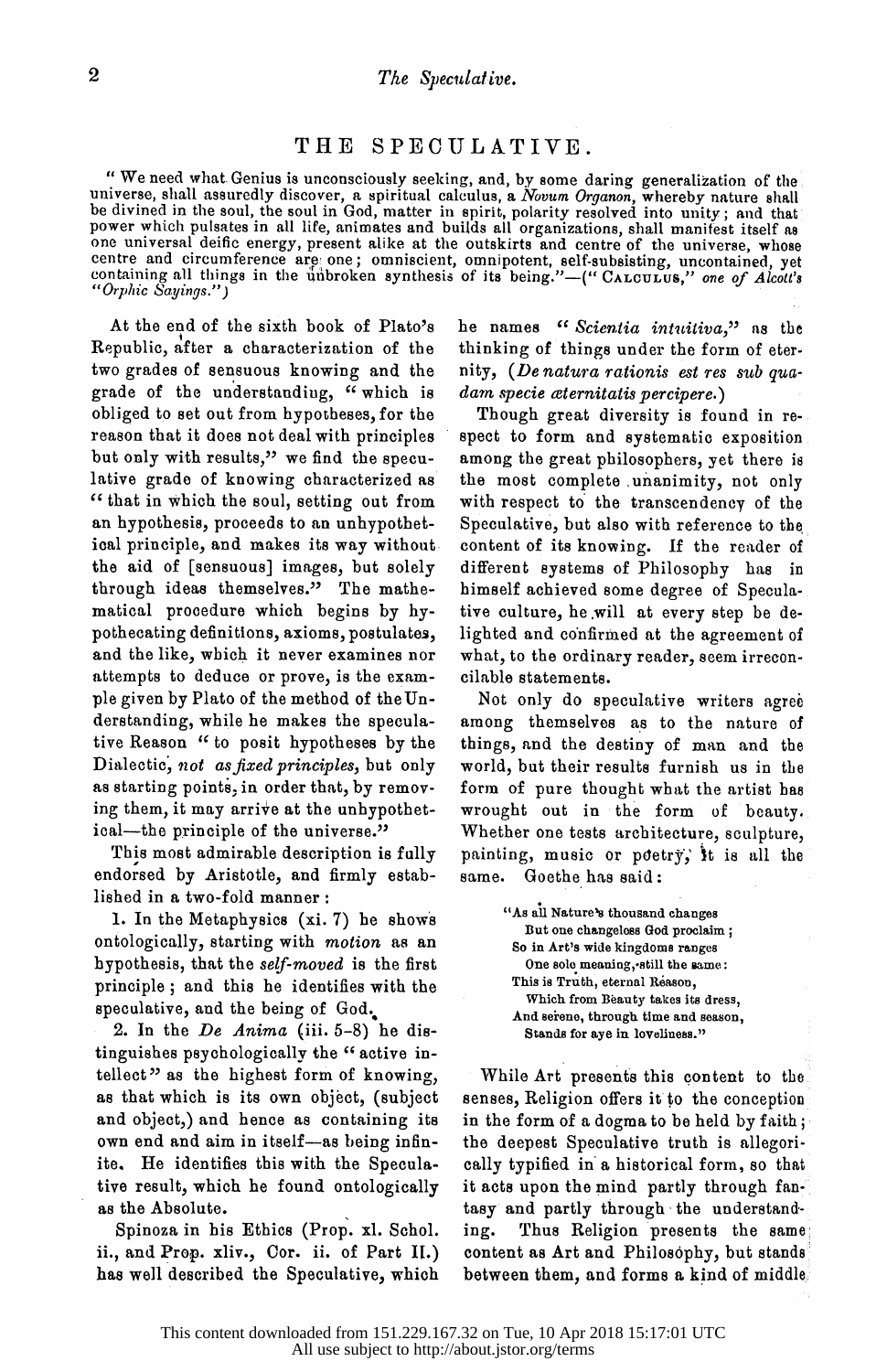ground upon which the purification takes place. "It is the purgatory between the place. " It is the purgatory betweea the Inferno of Sense and the Paradise of Rea son." Its function is mediation; a continual degrading of the sensuous and exterpal, and an elevation to the supersensual and internal. The transition of Religion and internal. The transition of Religion into Speculative Philosophy is found in the mystics. Filled with the profound<br>significance of religious symbolism, and seeing in it the explanation of the universe, they essay to communicate their in verse, they essay to communicate their in signed but the form of Science is not yet attained by them. They express<br>themselves, not in those universal categothemselves, not in those universal catego ries that the Spirit of the Race has formed in language for its utterance, but they adequate because ambiguous, and of insufficient universality to stand for the archetypes themselves. Thus "Becoming" is types themselves. Thus " Becoming " is the most pure germinal archetype, and be longs therefore to logic, or the system of pure thought, and it has correspondences on concrete planes, as e. g., time, motion,  $life, \&c.$  Now if one of these concrete terms is used for the pure logical category, we have mysticism. The alchemists, as we have mysticism. The alchemists, as shown by a genial writer of our day, use the technique of their craft to express the profound mysteries of spirit and its regen eration. The Eleusinian and other mys teries do the like.<br>While it is one of the most inspiring

 $W_{\text{max}}$  is the one of the most inspiring things connected with Speculative Philosophy to discover that the " Open Secret of the Universe" has been read by so many, and to see, under various expres sions, the same meaning; yet it is the highest problem of Speculative Philoso-<br>phy to seize a method that is adequate to phy to senze a method that is adequate to the expression of the " Secret;" for its (the content's) own method of genetic de velopment must be the only adequate one. Hence it is that we can classify philosophic systems by their success in seizing the content which is common to Art and Re ligion, as well as to Philosophy, in such a manner as to allow its free evolution ; to have as little in the method that is merely formal, or extraneous to the idea itself. The rigid formalism of Spinoza-though manipulated by a clear speculative spirit-

 is inadequate to the unfolding of its con tent; for how could the mathematical mothod, which is that of quantity or ex ternal determinations alone, ever suffice to unities through the principles which attain

to the quantitative only in their results In this, the profoundest of subjects, we<br>always find in Plato light for the way. Although he has not given us complete examples, yet he has pointed out the road of the true Speculative method in a way not the true Speculative method in a way not to be mistaken. Instead of setting out with first principles presupposed as true,<br>by which all is to be established, (as mathematics and such sciences  $dg$ ), he asserts that the first starting points must be re-. moved as inadequate. We begin with the immediate, which is utterly insufficient. immediate, which is utterly insufficient, and exhibits itself as such. We ascend to a more adequate, by removing the first hypothesis; and this process repeats itself<br>until we come to the first principle, which of course bears its own evidence in this. of course bears its own evidence in this, the it is absolutely universal and absort lutely determined at the same time; in<br>other words it is the self-determining, the other words it is the self-determining3 the scir-moved, as flato and Aristotle call it. It is its own other, and hence it is the true infinite, for it is not limited but con

tinued by its other.<br>From this peculiarity results the difficul-From this peculiarity results the difficul ty of Speculative Philosophy. The unused mind, accepting with naivete the first pro-<br>position as settled, finds itself brought into confusion when this is contradicted, and condemns the whole procedure. The and condemns the whole procedure. The irony of Socrates, that always begins by positing the ground of his adversary, and<br>reducing it through its own inadequateness reducing it through its own inadequateness to contradict itself, is of this character, and the unsophisticated might say, and do say: " See how illogical is Socrates, for he sets out to establish something, and ar rives rather at the destruction of it." The reductio ad absurdum is a faint imita tion of the same method. It is not suffi cient to prove your own system by itself, for each of the opposing systems can do that; but you must show that any and all counter-hypotheses result in your own; God makes the wrath of men to praise Him, and all imperfect things must con tinually demonstrate the perfect, for the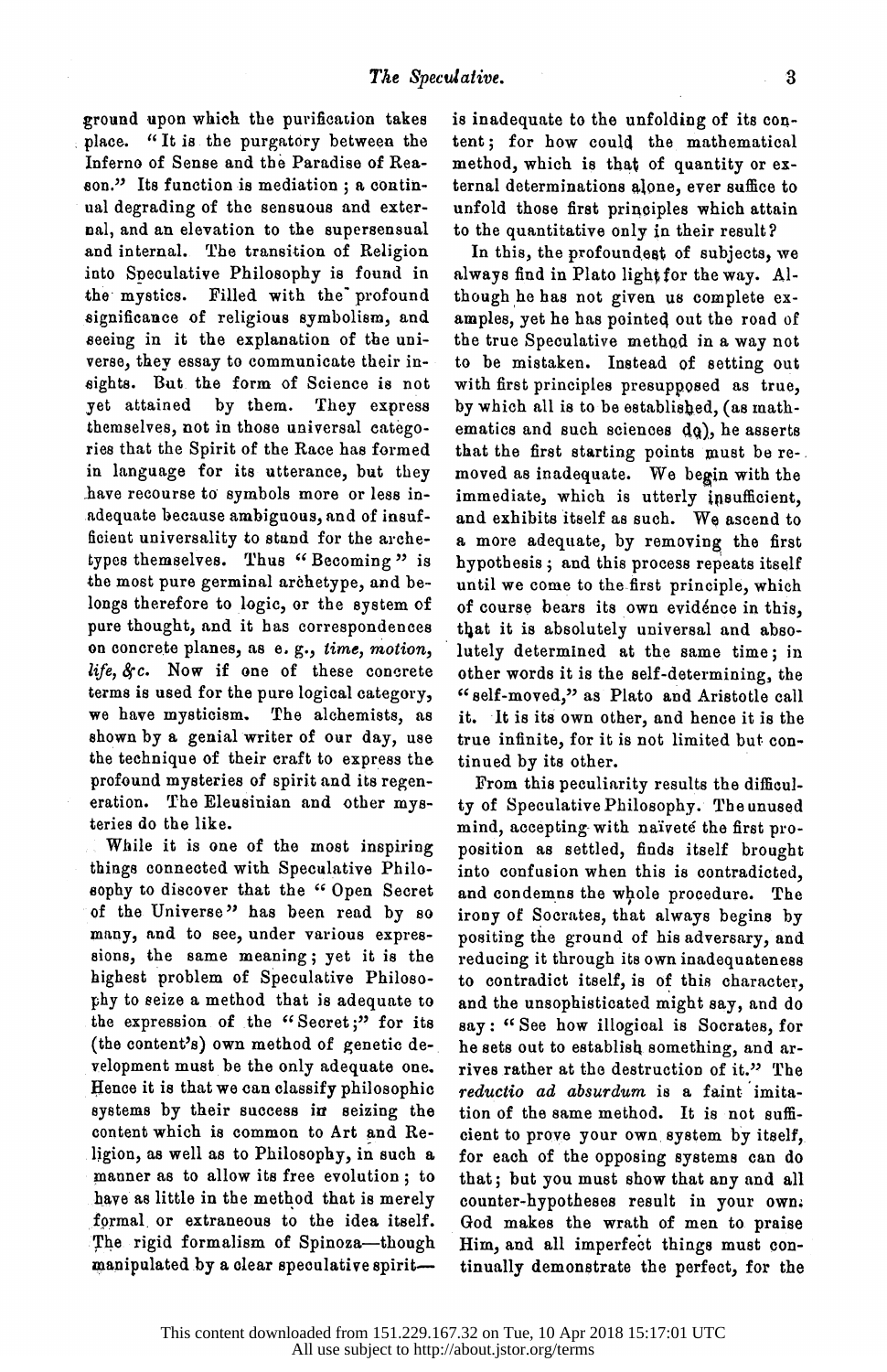reason that they do not exist by reason of<br>their defects, but through what of truth there is in them, and the imperfection is continually manifesting the want of the continually manifesting the want of the perfect. " Spirit," says Hegel, " is selfcontained being. But matter, which is<br>spirit outside of itself, [turned inside out,] continually manifests this, its inadequacy, through gravity-attraction to a central point beyond each particle. (If it could get at this central point, it would have no get at this central point, it would have no extension, and hence would be annihilated.)"

The soul of this method lies in the com-<br>prehension of the negative. In that wonderful expose of the importance of the negative, which Plato gives in the Parmenides and Sophist, we see how justly he appreciated its true place in Philosohe appreciated its true place in Philos phic method. Spinoza's \ omnis dete  $minatio$  est negatio" is the most famous of modern statements respecting the nega of modern statements respecting the nega tive, and has been very fruitful in sults.

One would greatly misunderstand the<br>Speculative view of the negative should he take it to mean, as some have done, he take it to mean, as some have done,  $\frac{1}{10}$  that the negative is as essential as positive." For if they are two indepen-<br>dent somewhats over against each other. having equal validity, then all unity of system is absolutely impossible-we can have only the Persian Ahriman and Orhave only the Persian Ahriman and muzu, nay, not even these-for u  $\frac{1}{2}$  is a primal unity,  $\frac{1}{2}$   $\frac{1}{2}$  and  $\frac{1}{2}$ rene - the uncreated one, these are possible as opposites, for there can be no tension from which the strife should pro ceed.<br>The Speculative has insight into the

The Speculative has insight into constitution of the positive out of negative. " That which has the form of Being," says Hegel, "is the self-related ;"<br>but relation of all kinds is negation, and hence whatever has the form of being and is a positive somewhat, is a self-related negative. Those three stages of culture in negative. Those three stages of culture knowing, talked of by Plato and Spinoza, may be characterized in a new way by their relation to this concept.

The first stage of consciousness—that of immediate or sensuous knowing-seizes objects by themselves-isolatedly-without

their relations; each seems to have valid-<br>ity in and for itself, and to be wholly positive and real. The negative is the mere absence of the real thing; and it utterly ignores it in its scientific activity.

But the second stage traces relations, and finds that things do not exist in immediate independence, but that each is related to others, and it comes to say that "Were a grain of sand to be destroyed, the universe would collapse." It is a necessary consequent to the previous stage, necessary consequent to the previous stage stage gets over its childish engrossment<br>with the novelty of variety, and attempts with the novelty of variously and atten to seize the individual thing, it may characteristic marks or properties. But other things, and it learns that these properties, without which the thing could erties, without which the thing could have no distinct existence, are the destruction of its independence, they are its complications with  $\frac{1}{2}$ 

things.<br>In this stage the negative has entered In this stage the negative has exist and has full sway. For all that was before firm and fixed, is now seen to be, not hence the being of everything is its nega hence the being of everything is its nega tion. For it this stone exists only through its relations to the sun, which is not the stone but something else, then the being of this stone is its own negation. But the second stage only reduces all to depend ence and finitude, and does not show us<br>how any real, true, or independent being how any real, true, or independent be can be found to exist. It holds fast to stage of mediation alone, just as the first stage held by the *immediate*. But the dialectic of this position forces it over into the third.

 If things exist only in their relations, and relations are the negatives of things,<br>then all that appears positive—all being then all that appears positive all being. must rest upon negation. How is this The negative is essentially a relative, but since it is the only substrate (for all is relative), it can relate only to itself. But self-relation is always identity, and here we have the solution of the previous difficulty. All positive forms, all forms of im culty. All positive forms, all forms of im mediateness or being, all forms of identity are self-relations, consisting of a negative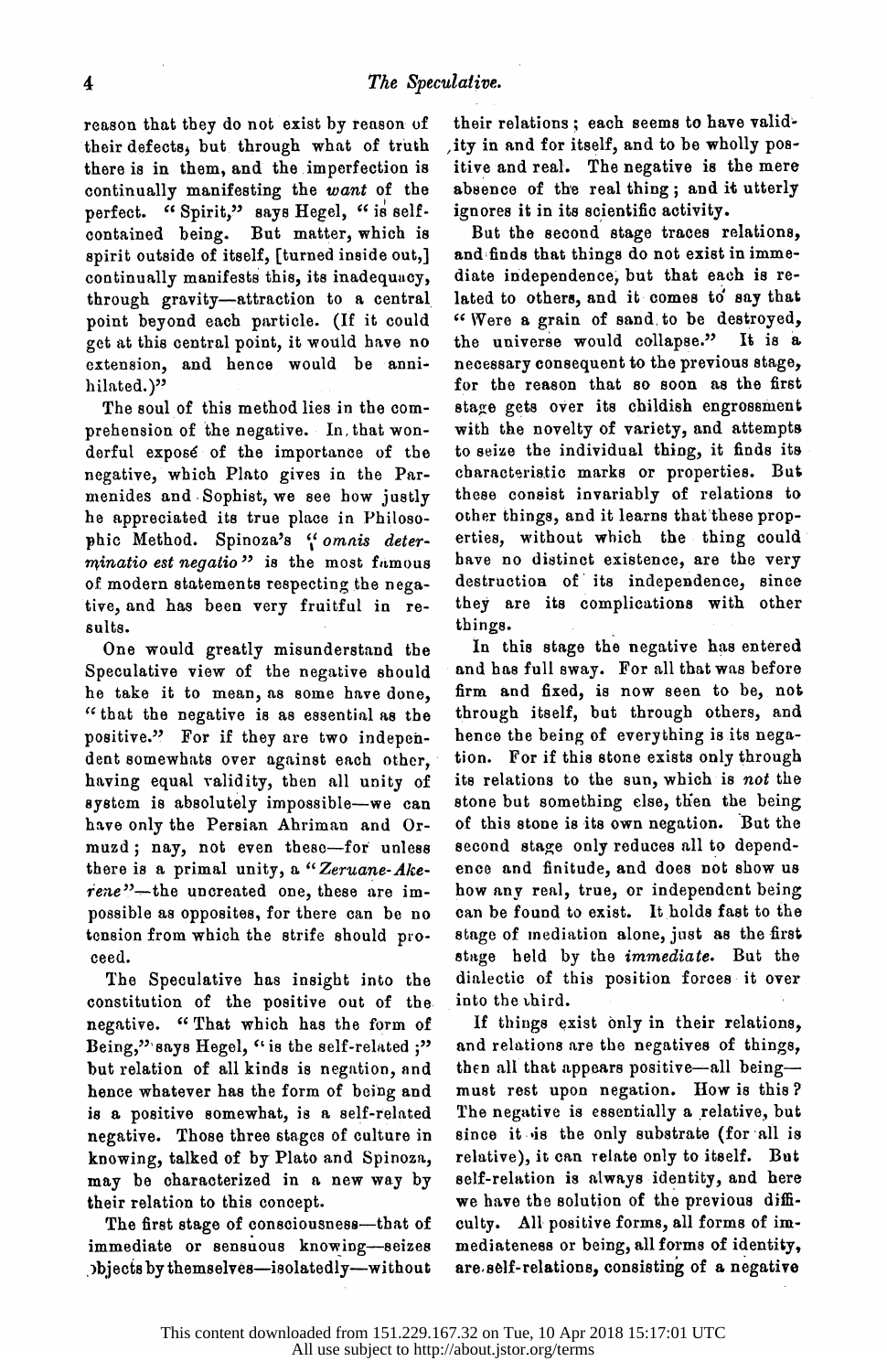or relative, relating to itself. But the since this relation is that of the *negative*. it negates itself in its very relation, and hence its *identity* is a producing of non $h_{\text{total}}$  is increasing is a producing of nonidentity. Identity and distinction are produced by the self-same process, and<br>thus self-determination is the origin of all identity and distinction likewise. This is the speculative stand-point in its completeness. It not only possesses speculative content, but is able to evolve a speculative system likewise. It is not only conscious of the principles, but of their method, and thus all is transparent.

method, and thus all is transparent. To suppose that this may be made so plain that one shall see it at first sight,<br>would be the height of absurdity. Doubtless far clearer expositions can be made less far clearer expositions can be made of this than those found in Plato or Proclus, or even in Fichte and Hegel; but<br>any and every exposition must incur the any and every exposition must have the same dimedially, viz. The one who masters it must undergo a thorough change in his<br>innermost. The "Palingenesia" of the intellect is as essential as the " regenera intellect is as essential as the " regenera tion of the heart," and is at bottom the

 $S^{\text{univ}}$  thing, as the mystics teach us.  $\frac{1}{2}$  perficially : In religious regeneration it seems the yielding up of the self to an alien, though beneficent, power, while in philosophy it seems the complete identification of one's self with it.

He, then, who would ascend into the<br>thought of the best thinkers the world has thought of the best thinkers the world has seen, must spare no pains to elevate his. thinking to the plane of pure thought. The completest discipline for this may be found in Hegel's Logic. Let one not de-<br>spair, though he seem to be baffled seventy spair, though he seem to be baffled seventy and seven times; his earnest and vigorous assault is repaid by surprisingly increased strength of mental acumen which he will be assured of, if he tries his powers on lower planes after his attack has failed on<br>the highest thought. the highest thought.

 These desultory remarks on the Specu lative, may be closed with a few illustra tions of what has been said of the negative.

 L Everything must have limits that mark it off from other things, and these limits are its negations, in which it ceases.

 II. It must likewise have qualities which likewise are negatives in the sense that they exclude it from them. Its determining by means of qualities is the making it not this and not that, but exactly what it is. Thus the affirmation of anything is at the same time the negation of others.

III. Not only is the negative manifest in the above general and abstract form, but its penetration is more specific. Everything has distinctions from others in erything has distinctions from others in general, but also from its other. Sweet is opposed not only to other properties in<br>general, as white, round, soft, etc., but  $g_{\text{c}}$  general, as while, round, soft, every but to *its* other, or *sour*. So, too, white is opposed to black, soft to hard, heat to cold, etc., and in general a positive thing cold, every did in general a positive thing to a negative thing. In this kind of relative tive, the negative is more essential, for it seems to constitute the intimate nature of the opposites, so that each is reflected in the other.

IV. More remarkable are the appear-<br>ances of the negative in nature. The element fire is a negative which destroys the form of the combustible. It reduces or ganic substances to inorganic elements and is that which negates the organic Air is another negative element. It acts upon all terrestrial elements  $\frac{1}{2}$  upon water converting it into invisible vapor; upon metals, reducing them to earths through corrosion-caoing up from to form rust, rotting wood into mould-destructive<br>or negative alike to the mineral or negative alike to the minera and vegetable world, the me, to which it has a speculative affinity. The grand<br>type of all negatives in nature, such as type of all negatives in nature, such as air and fire, is Time, the great devour er, and archetype of all changes and<br>movements in nature. Attraction is movements in nature. Attraction is another appearance of the negative. is a manifestation in some body of an es sential connection with another which is<br>not it; or rather it is an embodied selfnot it; or rather it is an embodied selfcontradiction: "that other (the sun which is not me (the earth) is my true being." Of course its own being is its own negation, then.

Thus, too, the plant is negative to the Thus, too, the plant is negative to the inorganic<sup>-1</sup><sup>t</sup> assimilates it; the animal negative to the vegetable world.